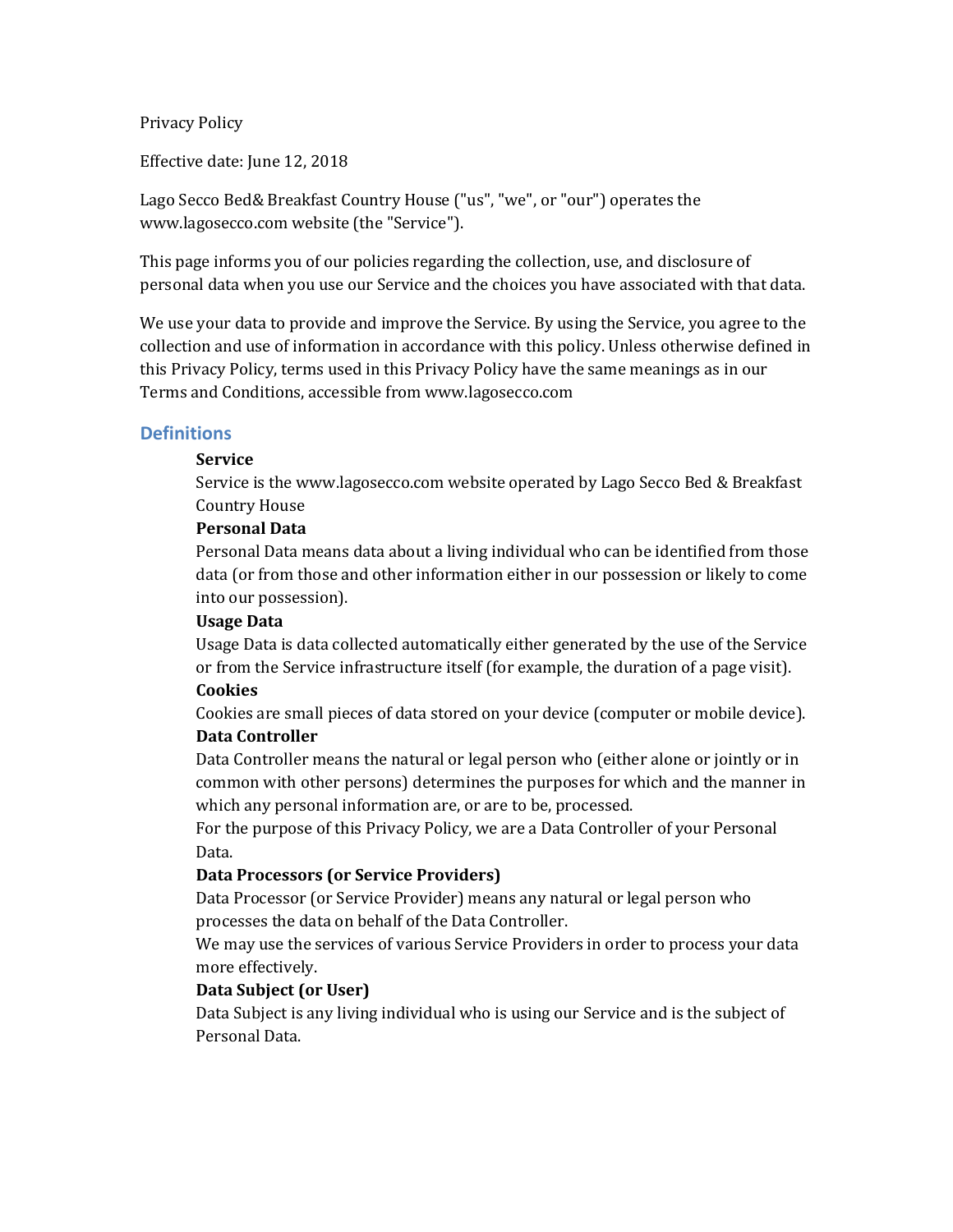# **Information Collection and Use**

We collect several different types of information for various purposes to provide and improve our Service to you.

#### **Types of Data Collected**

#### *Personal Data*

While using our Service, we may ask you to provide us with certain personally identifiable information that can be used to contact or identify you ("Personal Data"). Personally identifiable information may include, but is not limited to:

- Email address
- First name and last name
- Cookies and Usage Data

#### *Usage Data*

We may also collect information how the Service is accessed and used ("Usage Data"). This Usage Data may include information such as your computer's Internet Protocol address (e.g. IP address), browser type, browser version, the pages of our Service that you visit, the time and date of your visit, the time spent on those pages, unique device identifiers and other diagnostic data.

#### *Tracking Cookies Data*

We use cookies and similar tracking technologies to track the activity on our Service and hold certain information.

Cookies are files with small amount of data which may include an anonymous unique identifier. Cookies are sent to your browser from a website and stored on your device. Tracking technologies also used are beacons, tags, and scripts to collect and track information and to improve and analyze our Service.

You can instruct your browser to refuse all cookies or to indicate when a cookie is being sent. However, if you do not accept cookies, you may not be able to use some portions of our Service.

Examples of Cookies we use:

- **Session Cookies.** We use Session Cookies to operate our Service.
- **Preference Cookies.** We use Preference Cookies to remember your preferences and various settings.
- **Security Cookies.** We use Security Cookies for security purposes.

### **Use of Data**

Lago Secco Bed & Breakfast Country House uses the collected data for various purposes:

To provide and maintain our Service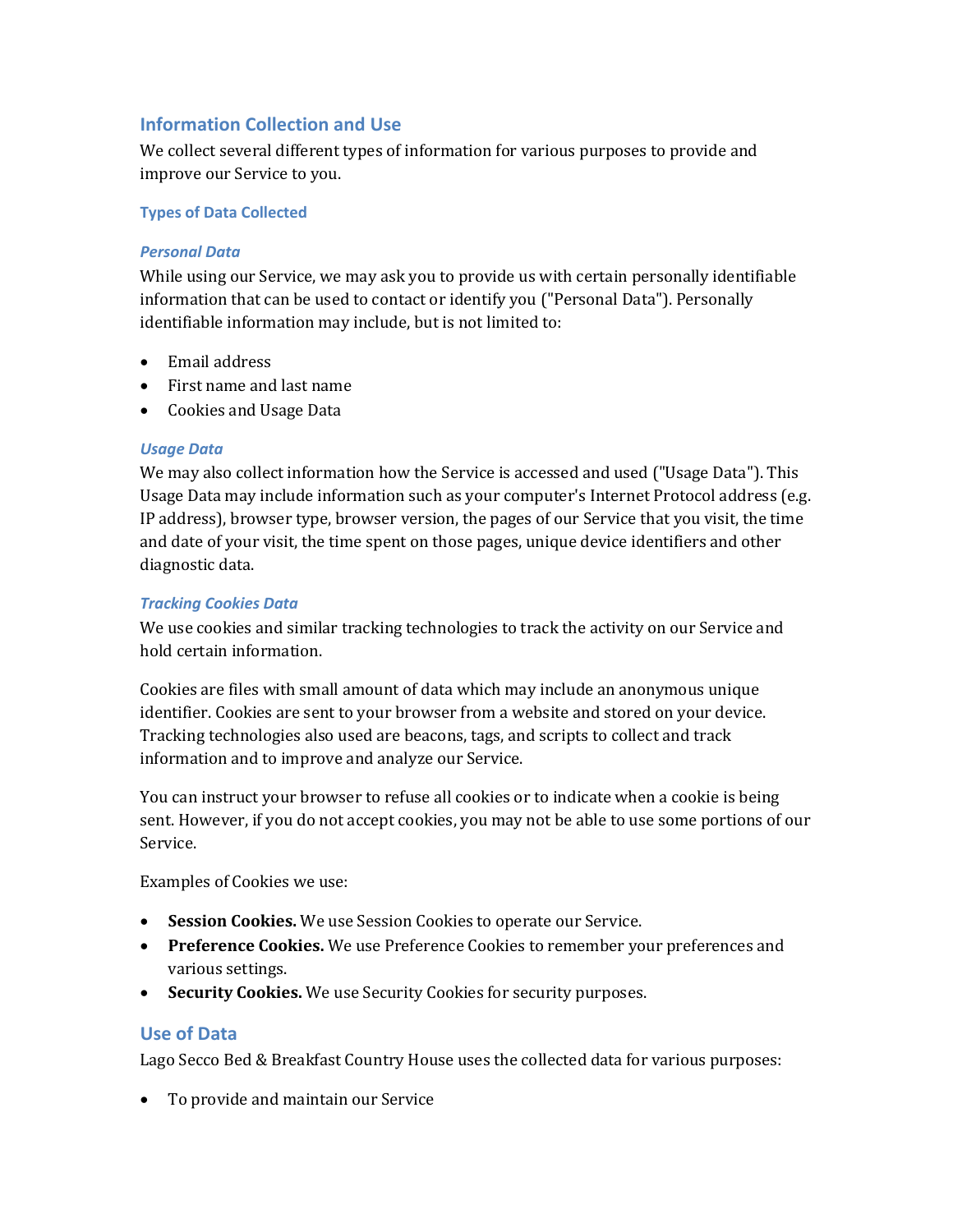- To notify you about changes to our Service
- To allow you to participate in interactive features of our Service when you choose to do so
- To provide customer support
- To gather analysis or valuable information so that we can improve our Service
- To monitor the usage of our Service
- To detect, prevent and address technical issues

# **Legal Basis for Processing Personal Data Under General Data Protection Regulation (GDPR)**

If you are from the European Economic Area (EEA), Lago Secco Bed & Breakfast Country House legal basis for collecting and using the personal information described in this Privacy Policy depends on the Personal Data we collect and the specific context in which we collect it.

Lago Secco Bed & Brakfast Country House may process your Personal Data because:

- We need to perform a contract with you
- You have given us permission to do so
- The processing is in our legitimate interests and it's not overridden by your rights
- To comply with the law

# **Retention of Data**

Lago Secco Bed & Breakfast Country House will retain your Personal Data only for as long as is necessary for the purposes set out in this Privacy Policy. We will retain and use your Personal Data to the extent necessary to comply with our legal obligations (for example, if we are required to retain your data to comply with applicable laws), resolve disputes, and enforce our legal agreements and policies.

Lago Secco Bed & Breakfast Country House will also retain Usage Data for internal analysis purposes. Usage Data is generally retained for a shorter period of time, except when this data is used to strengthen the security or to improve the functionality of our Service, or we are legally obligated to retain this data for longer time periods.

# **Transfer of Data**

Your information, including Personal Data, may be transferred to — and maintained on computers located outside of your state, province, country or other governmental jurisdiction where the data protection laws may differ than those from your jurisdiction.

If you are located outside Italy and choose to provide information to us, please note that we transfer the data, including Personal Data, to Italy and process it there.

Your consent to this Privacy Policy followed by your submission of such information represents your agreement to that transfer.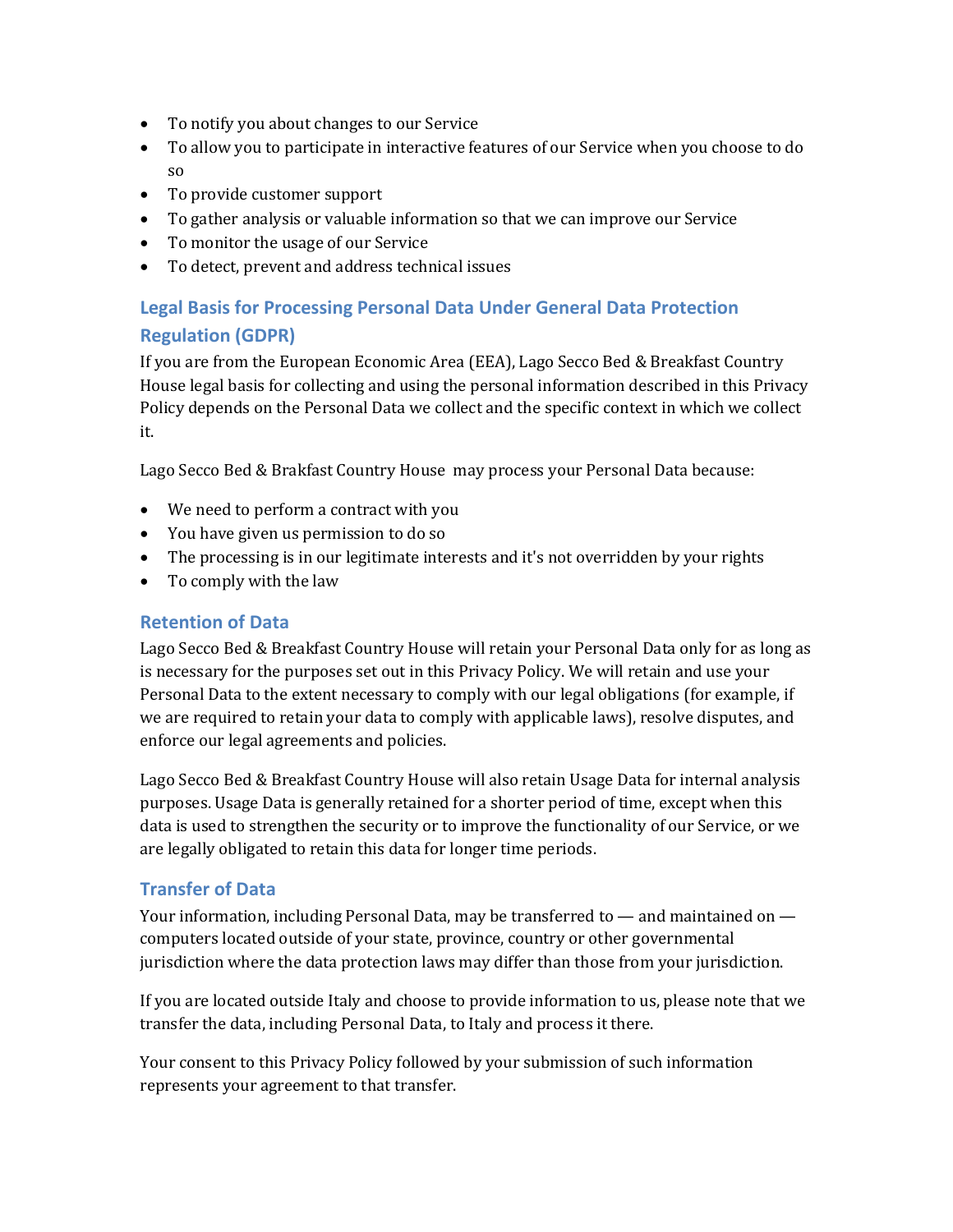Lago Secco Bed &Breakfast Country House will take all steps reasonably necessary to ensure that your data is treated securely and in accordance with this Privacy Policy and no transfer of your Personal Data will take place to an organization or a country unless there are adequate controls in place including the security of your data and other personal information.

### **Disclosure of Data**

#### **Legal Requirements**

Lago Secco Bed & Breakfast Country House may disclose your Personal Data in the good faith belief that such action is necessary to:

- To comply with a legal obligation
- To protect and defend the rights or property of team sputnik visual graphic design studio
- To prevent or investigate possible wrongdoing in connection with the Service
- To protect the personal safety of users of the Service or the public
- To protect against legal liability

### **Security of Data**

The security of your data is important to us, but remember that no method of transmission over the Internet, or method of electronic storage is 100% secure. While we strive to use commercially acceptable means to protect your Personal Data, we cannot guarantee its absolute security.

# **Your Data Protection Rights Under General Data Protection Regulation (GDPR)**

If you are a resident of the European Economic Area (EEA), you have certain data protection rights. Lago Secco bed & Breakfast Country House aims to take reasonable steps to allow you to correct, amend, delete, or limit the use of your Personal Data.

If you wish to be informed what Personal Data we hold about you and if you want it to be removed from our systems, please contact us.

In certain circumstances, you have the following data protection rights:

#### **The right to access, update or to delete the information we have on you.**

Whenever made possible, you can access, update or request deletion of your Personal Data directly within your account settings section. If you are unable to perform these actions yourself, please contact us to assist you.

**The right of rectification.** You have the right to have your information rectified if that information is inaccurate or incomplete.

**The right to object.** You have the right to object to our processing of your Personal Data.

**The right of restriction.** You have the right to request that we restrict the processing of your personal information.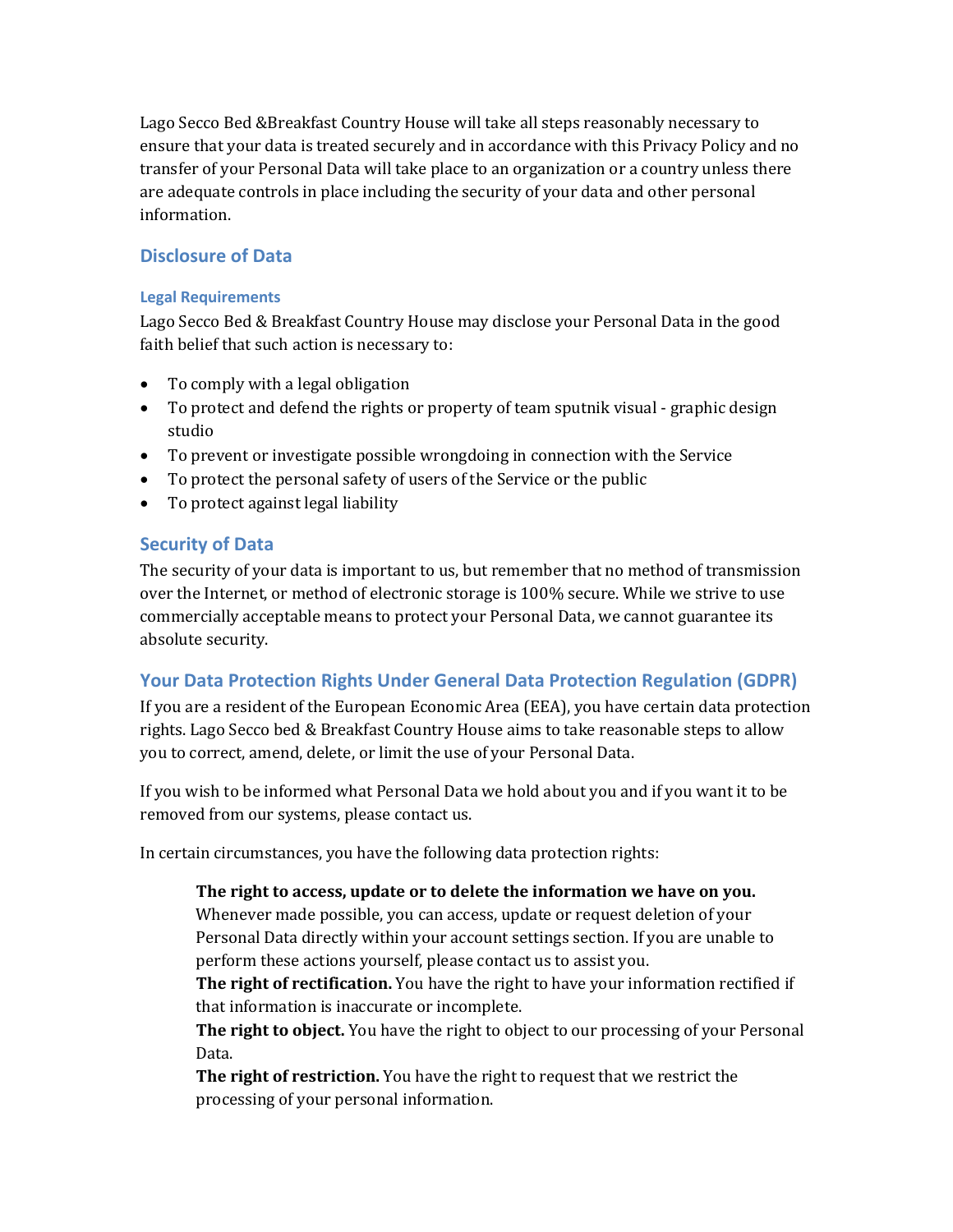**The right to data portability.** You have the right to be provided with a copy of the information we have on you in a structured, machine-readable and commonly used format.

**The right to withdraw consent.** You also have the right to withdraw your consent at any time where Lago Secco Bed & Breakfast Country House relied on your consent to process your personal information.

Please note that we may ask you to verify your identity before responding to such requests.

You have the right to complain to a Data Protection Authority about our collection and use of your Personal Data. For more information, please contact your local data protection authority in the European Economic Area (EEA).

# **Service Providers**

We may employ third party companies and individuals to facilitate our Service ("Service Providers"), to provide the Service on our behalf, to perform Service-related services or to assist us in analyzing how our Service is used.

These third parties have access to your Personal Data only to perform these tasks on our behalf and are obligated not to disclose or use it for any other purpose.

# **Links to Other Sites**

Our Service may contain links to other sites that are not operated by us. If you click on a third party link, you will be directed to that third party's site. We strongly advise you to review the Privacy Policy of every site you visit.

We have no control over and assume no responsibility for the content, privacy policies or practices of any third party sites or services.

# **Children's Privacy**

Our Service does not address anyone under the age of 18 ("Children").

We do not knowingly collect personally identifiable information from anyone under the age of 18. If you are a parent or guardian and you are aware that your child has provided us with Personal Data, please contact us. If we become aware that we have collected Personal Data from children without verification of parental consent, we take steps to remove that information from our servers.

### **Changes to This Privacy Policy**

We may update our Privacy Policy from time to time. We will notify you of any changes by posting the new Privacy Policy on this page.

We will let you know via email and/or a prominent notice on our Service, prior to the change becoming effective and update the "effective date" at the top of this Privacy Policy.